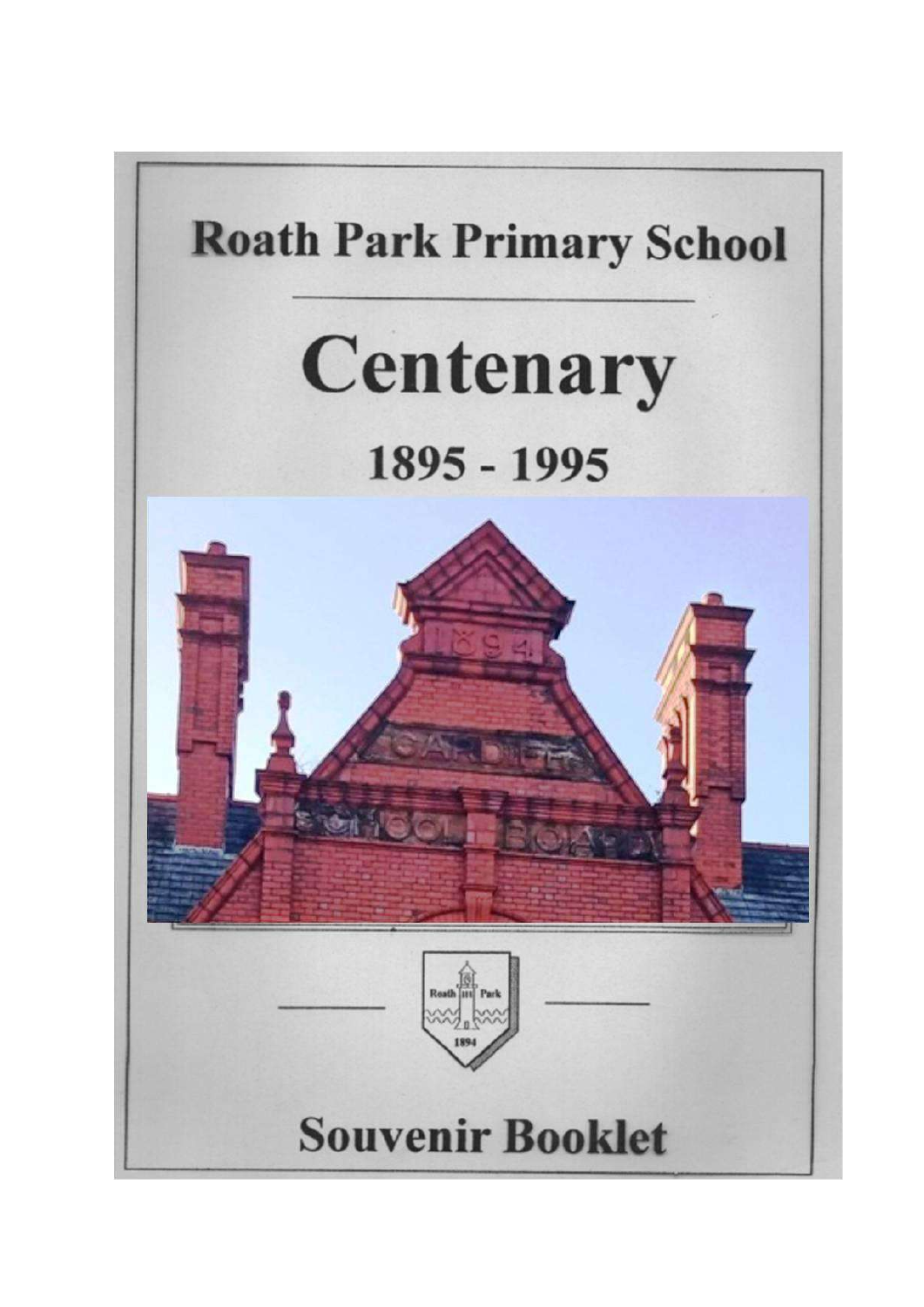## **Contents**

**Page**

| 1. Background History.        | $2 - 3$   |
|-------------------------------|-----------|
| 2. The Opening of the School. | 4-5       |
| 3. The Buildings.             | $6 - 8$   |
| 4. The Boys School.           | $9 - 11$  |
| 5. The Girls School.          | 12        |
| 6. The Infants School.        | $13 - 14$ |
| 7. The Lessons.               | $15 - 17$ |
| 8. Classes.                   | 18        |
| 9. Numbers.                   | 19-20     |
| 10. Holidays.                 | 21        |
| 11. Visitors.                 | 22        |

Text by David Owen.

Design, Layout and Photos by David Griffiths.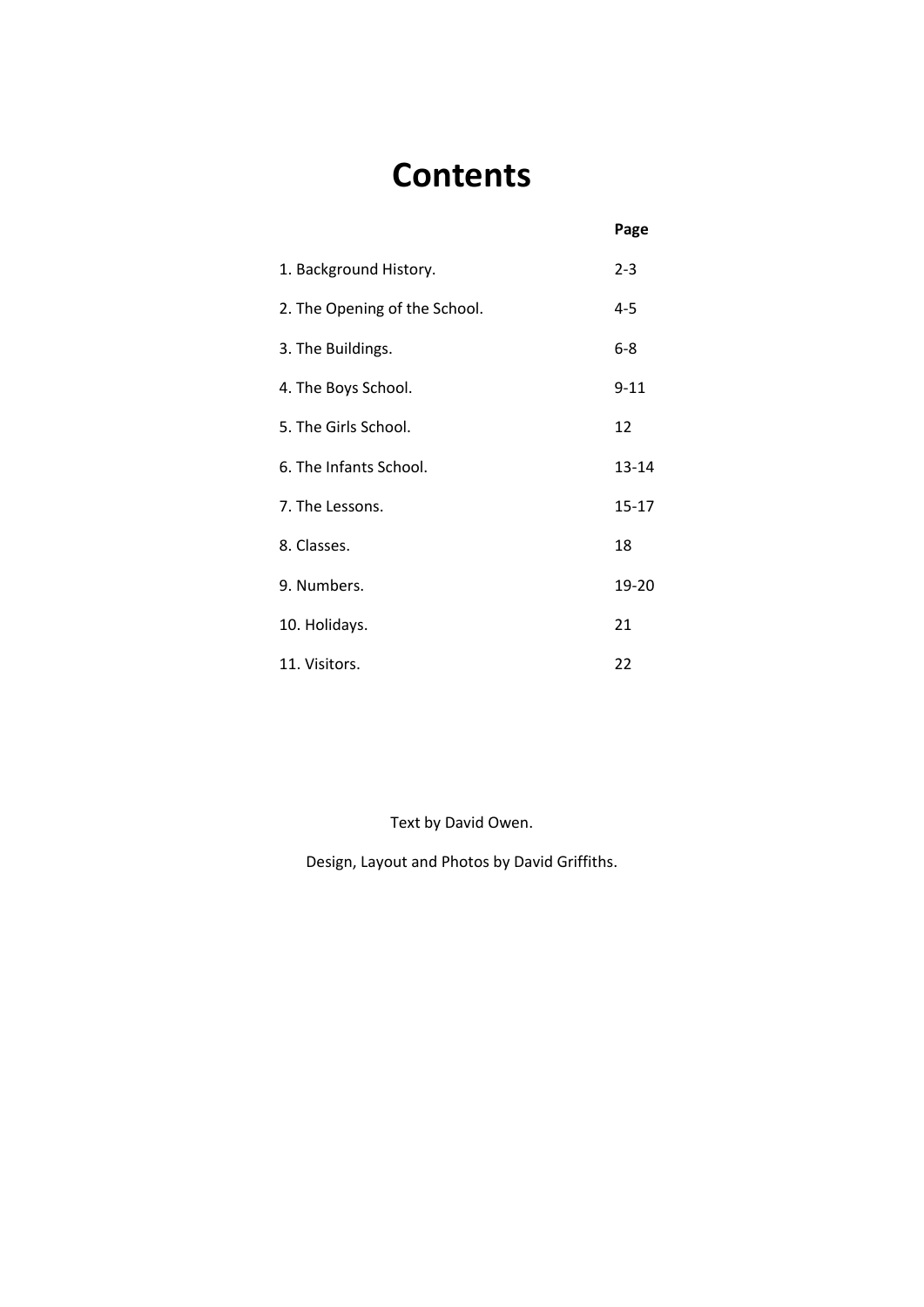### **Foreword**

Welcome to our Centenary celebrations.

I hope that this brochure will stimulate an interest in our celebrations and will revive happy memories for past pupils and staff.

During the last 100 years Roath Park Primary School has seen many changes both in school, in school life and environment. It has survived two World Wars with very little damage and the amazing community and pupil spirit which existed then, still exists with the present staff and pupils in everything which they undertake.

We warmly welcome you all to join us and meet old friends and colleagues, chat with present pupils and see them at work.

Many past pupils have become successful and famous as I am sure will many of our present pupils. I wish them all success, fulfilment and happiness.

I am privileged to be Headteacher in this our Centenary year and thank all fellow colleagues and parents who have laboured to make this event a success. We owe a great deal to former colleagues and children who have become part of the history of the school.

I trust that this will be a week to remember. May the next 100 years be as memorable as the last 100 years.

Jamela y Tames.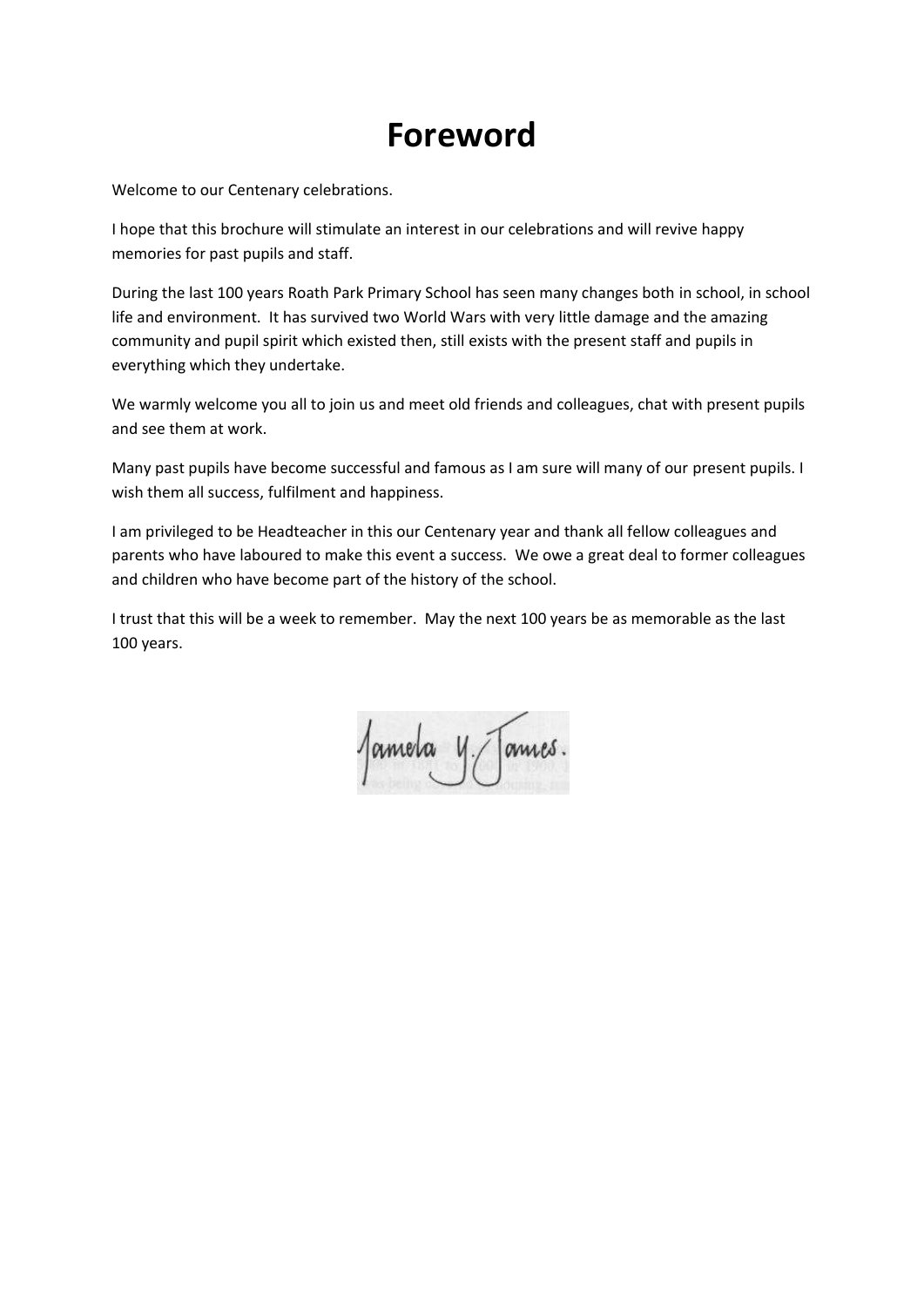## **Background History**

The area now known as Roath is shown on the 1840 Tithe Map as a predominantly agricultural and rural area. The only recognisable features are Castle Road (now City Road ), Crwys Road and Merthyr Road (now Albany Road ) which cross over otherwise unspoilt farmland. The odd farmhouse or cottage further completes the rural scene.



However, as the 19th century progressed, the Roath Park area underwent a complete transformation. The expansion of Cardiff as a major seaport in the late 19th century led to an influx of people seeking employment in the town. This created a demand for housing, amenities and schooling that was nowhere more apparent than in the developing suburbs of Roath, Cathays and Canton. The building of houses in Roath only really began in the 1880s. These properties were purchased mainly by artisans who wished to move from the poorer, older parts of Cardiff.

By 1880, Cardiff was in the full throes of expansion. The population of Roath alone increased from 23000 in 1881 to 61000 in 1900. It was a time when the hitherto unspoilt farmland was being covered by housing, roads and other amenities.

The first houses to be built in the area were to the north of Albany Road as far up as Moy Road. This stage commenced in 1884. The development was piecemeal and local builders sought permission to build sections up to a maximum of 6 houses at a time. This probably accounts for the slight differences in design and use of materials.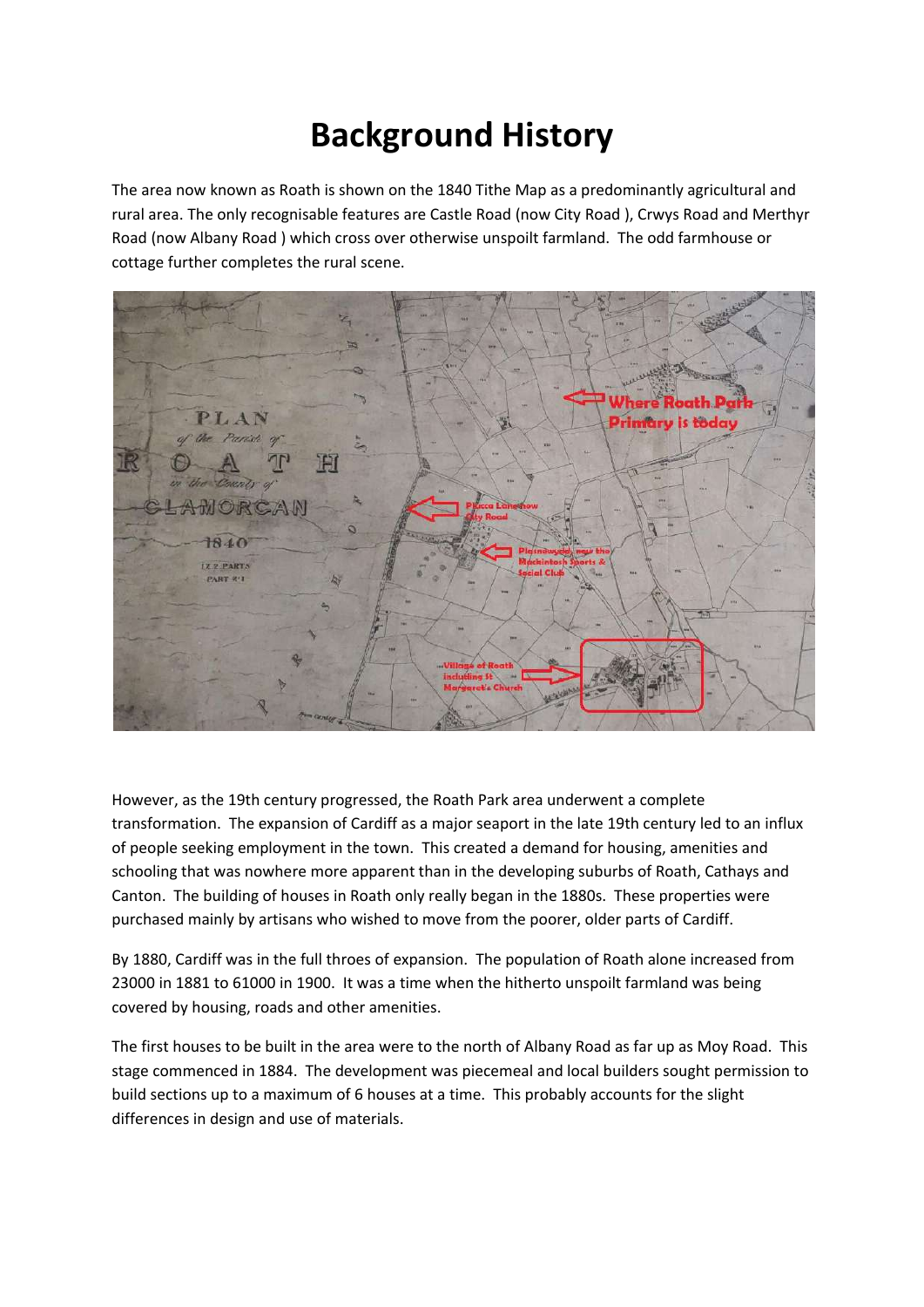The second stage of development commenced in 1886 and included the street leading off City Road. It was at this time that Albany Road School was built, the only permanent building on the south side of that street at the time.

The final stage began in the 1890s when the upper parts of the streets leading off Albany Road and associated roads were completed. It was at this stage that Roath Park School (1894), together with the Albany Public House (1895), Methodist Church, Wellfield Road (1898) and Gospel Hall, Mackintosh Place (1898 ) were built. Pen-y-Wain Road and other roads leading to what is now parklands were not even started until 1900. In total some 3000 houses were built in the area between 1884 and 1900.

The need for a school arose from the development of the area and its associated expansion of population. However, the school was built as a direct result of the 1870 Education Act. This was an important and far reaching piece of legislation that heralded rapid changes in education in the last few decades of the 19th century.

Prior to 1870, education throughout the country was in the hands of voluntary bodies. But by 1870, there were insufficient places to cope with the increased numbers of children and many children did not receive any education. It was important that extra schools be built but it was generally agreed that voluntary bodies would be incapable of doing this. Consequently, an act of parliament was passed in 1870. The whole country was divided into districts. In each district, the number of children had to be counted and, if there were more children than school places, the local people had to elect a School Board which was empowered to build new schools using ratepayers' money.

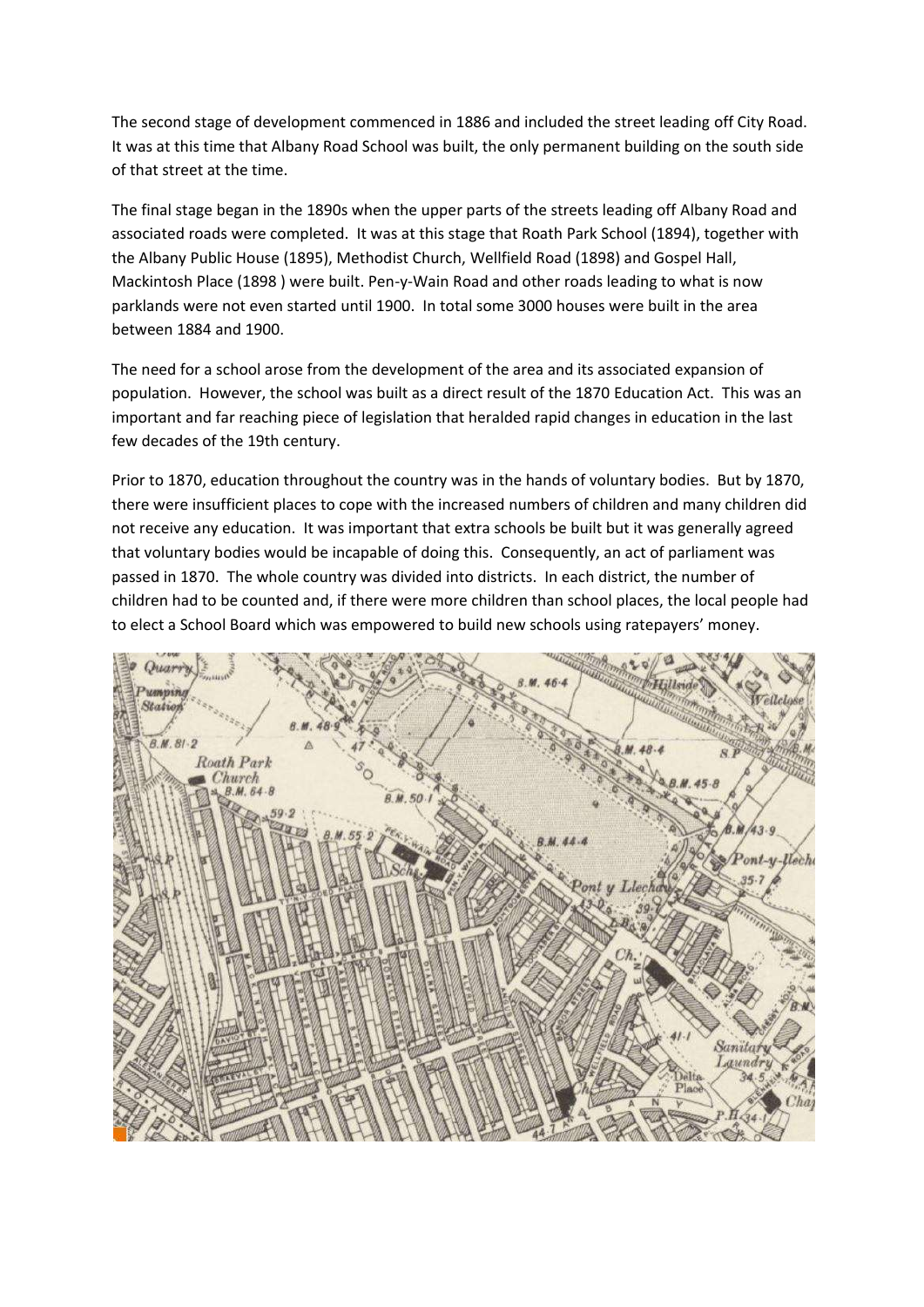## **The Opening of the School**

Cardiff School Board was formed in 1875 and began to build new schools where needed. Albany Road and Crwys Road schools could no longer cope with the demand for places, so a decision was made to build a school in the vicinity of the new Roath Park. Negotiations for the purchase of land from the Bute family began in 1872. A final agreement was reached concerning an acre of land opposite Roath Park which was bought for the sum of £2500. In addition, £200 was paid to the Bute family to provide drainage and sewers together with a temporary roadway leading to the school site. This was a condition of the regulations laid down at the time with the proviso that the Bute family were not responsible for the upkeep of the roadway. Various designs were submitted to the school board. One of the more ambitious schemes involved extending the school playgrounds further up what is now Pen-y-Wain Road thus making Donald Street a cul-de-sac. However, due to petitioning by both the builders and the new residents of Donald Street, the scheme was shelved.

The architect whose plans were finally accepted was Mr.E.W.M.Corbett and his plans were based on previous board schools already built, notably Moorland Road, Radnor Road and Saltmead School. As the architect himself pointed out:

*"I was able to plan a school similar in every essential point to those most recently approved for the district and found most convenient by your teachers."*

Tenders for the work went out on June 5th 1893 and Mr. Harry Gibbons, contractor and merchant of the Steam Joinery Works, 185 Richmond Road, won the contract. Work proceeded rapidly without stoppages.

Although no children were admitted until January 16th 1895, the schools of Roath Park were formerly opened on Wednesday January 9th. The opening of the school was undoubtedly a very important chapter in the development of the new Roath housing estate. The opening ceremony created a great deal of local and media interest as can be seen from the first day's entry in the boy's school log book. This records the presence of, **'a large number of parents resident in the neighbourhood, and also a number of those interested in the educational welfare of the town.'**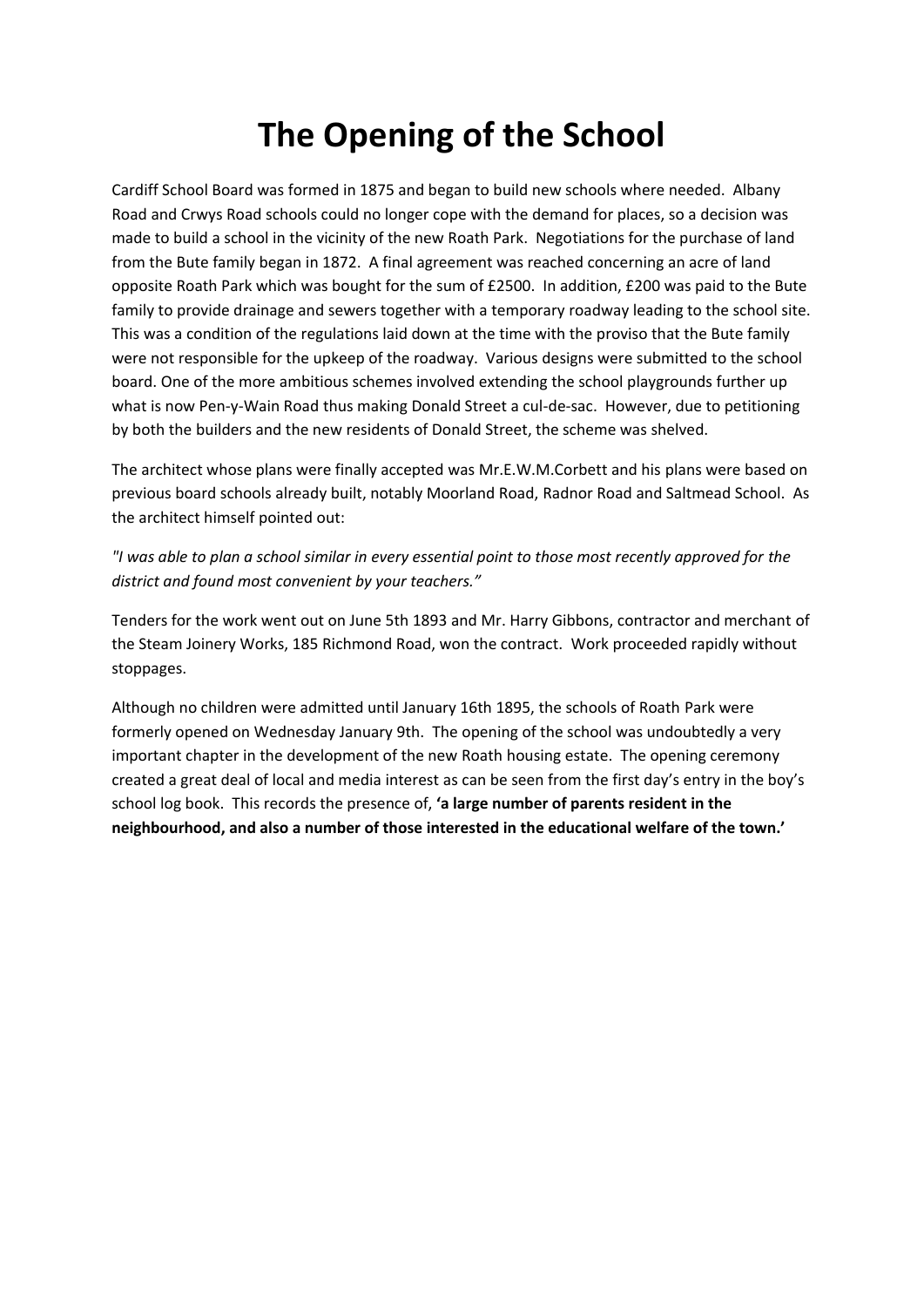On January 10th 1895, the South Wales Daily News wrote:

*" The opening was an interesting event in the educational history of Cardiff................quite a crowd of visitors attended the ceremony and the universal verdict was that the new schools were the handsomest, brightest and best of all the schools now 15 in number which had been created and under the control of the Board."*

Alderman David Jones ( Chairman of the Lights and Buildings Committee ) went further by saying , "The new schools were as charming and bright as any young heart could desire."

The school was officially opened by Mr Lewis Williams JP Chairman of Cardiff School Board. Mr Williams unlocked the entrance door with, in the words of the Western Mail, **'a gold key chastely and ingeniously designed and bearing a suitable inscription supplied by Mr Spiridion, jeweller of Duke Street Cardiff.'**

After the inspection of the schools had taken place the invited guests proceeded to the upstairs corridor where they heard a series of speeches and presumably indulged in some light refreshment.

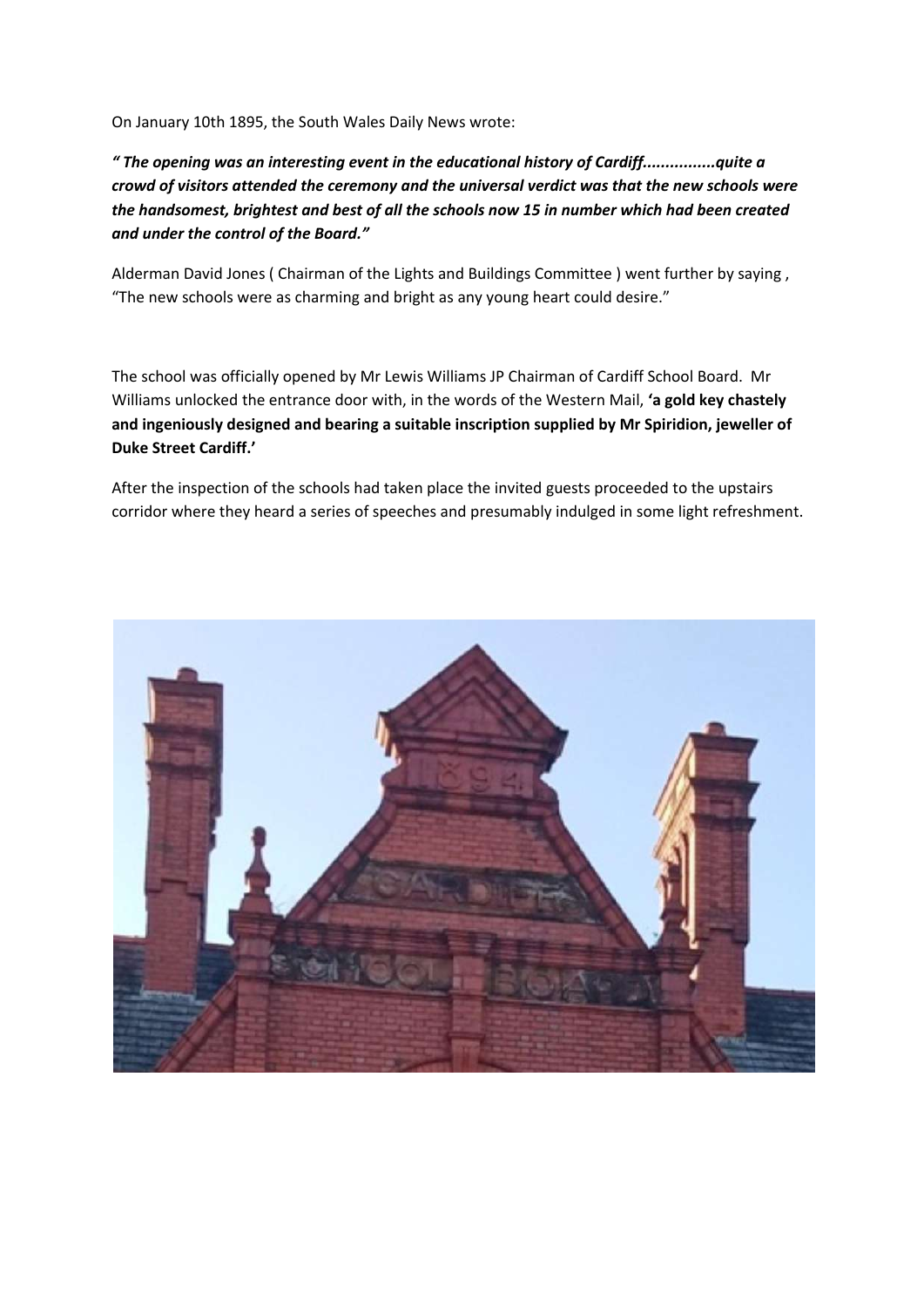## **The Buildings**

In common with many other large board schools built in Cardiff at the time, the buildings were originally designed to house 3 separate schools. The two storey building comprised a boys school on the top floor and a girls school on the ground floor. The infants were housed in a single storey building.

The design of the buildings typifies that of many schools built at the end of the last century. They were constructed mainly from rubble masonry faced with brickwork with terracotta and red Carlisle stone dressings. The school was designed to accommodate 1256 children; 380 girls, 380 boys and 496 infants. It cost approximately £16000 to build which included:

|                                                                                    | £          | s  | d |
|------------------------------------------------------------------------------------|------------|----|---|
| Cost of Site.                                                                      | 2754. 0.   |    | 0 |
| Cost of Building.                                                                  | 11804, 12, |    | 8 |
| Cost of Furniture & Fittings.                                                      | 645, 7,    |    | 4 |
| Architects Commission.                                                             | 650, 0,    |    | 0 |
| Expenses of Clerk of Works.                                                        | 130,       | 0. | 0 |
| Expenses, metalling, roads,<br>pavements in accordance<br>with Sanitary Authority. | 300, 0,    |    | 0 |
| Cost of Caretaker's House.                                                         | 637,       | 0, |   |

In place of the traditional single room school, Roath Park comprised separate but interlinked classrooms with wide corridors. This design was very much in vogue in the 1890s as a replacement for the school room design of the 1870s and 1880s. The corridor design typified in Roath Park was later replaced by the central hall design seen in buildings of the early 1900s e.g., Gladstone and Allensbank schools. The one disadvantage of the corridor design was that teaching areas were reduced and the benefit of a large schoolroom for assembling all the children together was lost.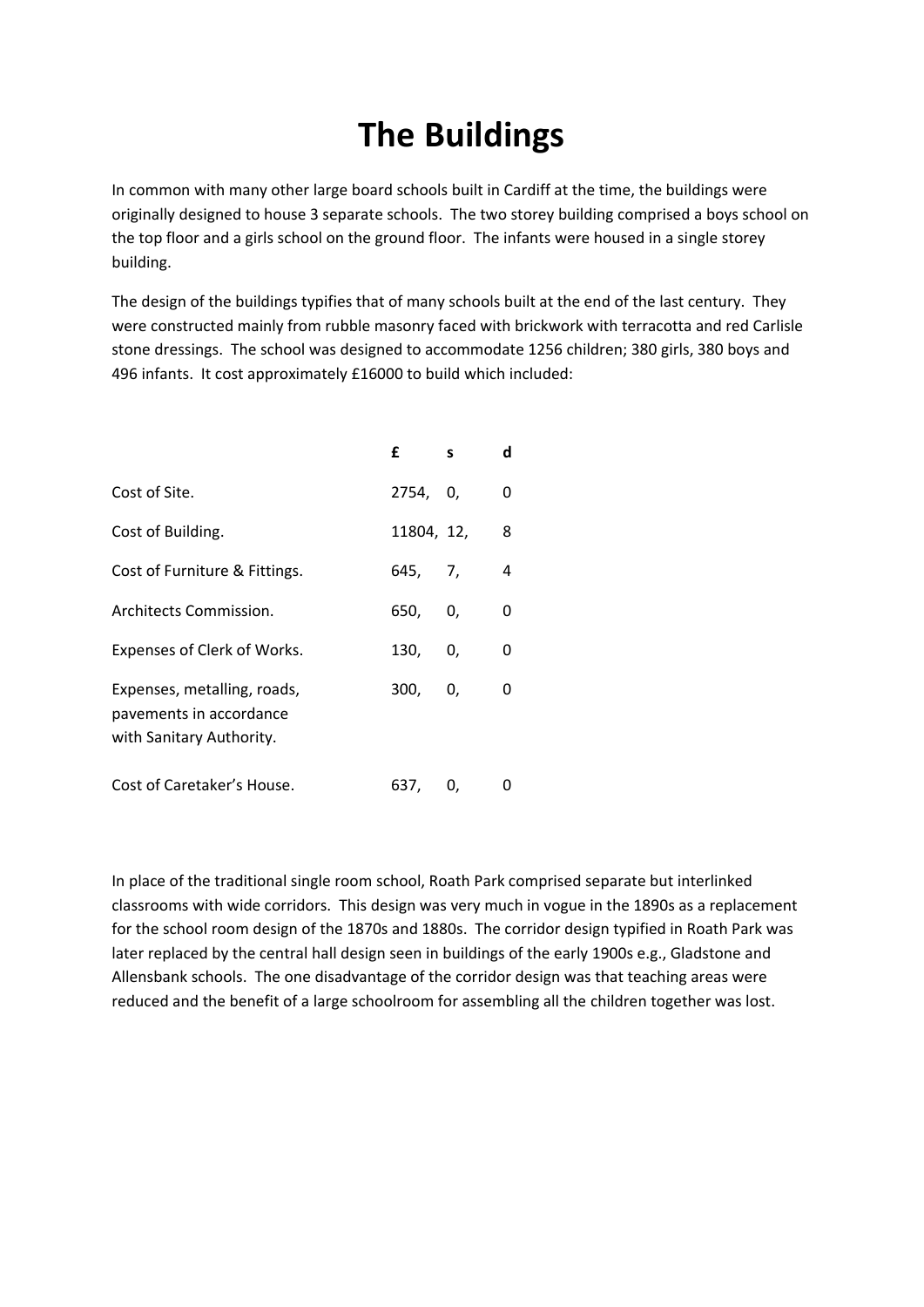Large windows provided the school with plenty of light and ventilation. The windows were above eye level to ensure that the children were not distracted from their studies. The rooms were heated by large open fires whilst the corridors were warmed by powerful stoves. Additional light was provided by ceiling mounted gas lights. There were 50 such lights in each school and 3 in the caretaker's house.

In the early days of the school, entries in the log books testified to problems with heating the buildings. Severe weather combined with a coal strike resulted in problems which interfered with school work. On numerous occasions, children were sent home and one member of staff was sent home ill due to the cold and draughts in the corridor. The rooms were arranged with the teacher occupying a central position facing the class who were in turn positioned in rows facing the teacher. In some of the classrooms, there were staged galleries so that the children could see the teacher more easily and vice versa. A few of the classrooms were partitioned so that a senior teacher could supervise two classes at one time.

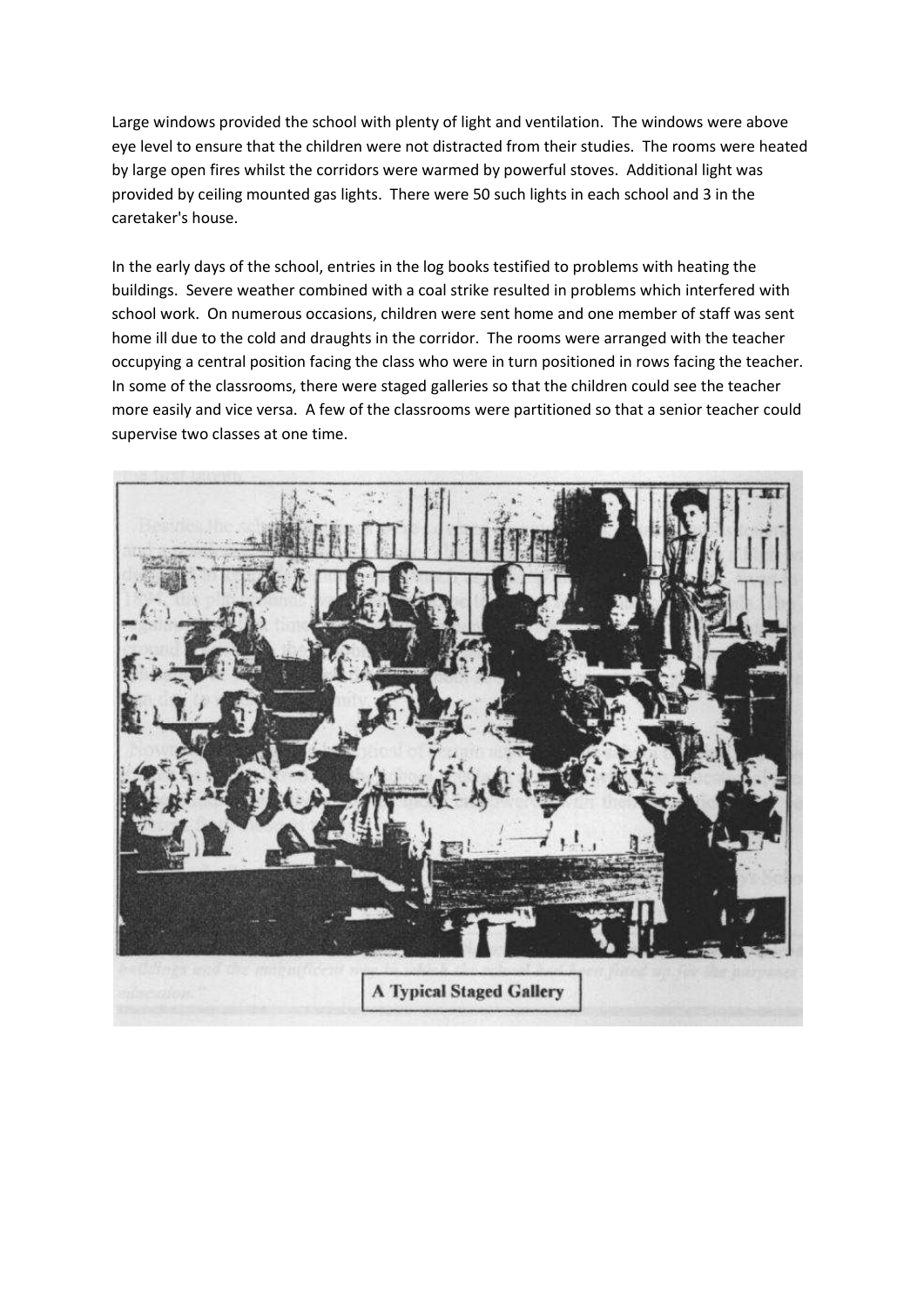Furniture was simple but adequate for the needs of the day. The following estimate for furniture and fittings gives an insight into school life in 1894.

| Items            |     | đ          | Items                        |          |        |  |
|------------------|-----|------------|------------------------------|----------|--------|--|
| 448 dual desks   |     |            | 6 pupil-teacher desks 21 0 0 |          |        |  |
| 100 dual fronts* |     |            | 2 staged galleries           | 110 13 4 |        |  |
| 100 dual backs*  | 432 | $\sqrt{2}$ | 1 dresser                    |          | 3 10 0 |  |
| 3 tables         | 33  |            | <b>TOTAL</b>                 | 645 74   |        |  |

In addition to this estimate, an extra 180 wooden desks, 18 teachers' desks and 3 strong cupboards to hold the dumbbells were ordered locally from Gibbons within the first month.

Besides the school buildings were covered playing sheds, outside pupils toilets and a comfortable caretaker's house. The playground was surrounded by a high wall designed to keep the children in as much as to keep unwanted people out. Even in 1894, the playgrounds were deemed to be too small for the number of pupils. The regulations at that time required a minimum of 30 square feet per child in addition to ground covered by the school building. This was waived because the Department of Education in Whitehall felt that the school should use the park for games and recreation due to its close proximity.

Nowadays, it is easy to be critical of certain aspects of the school building. However, it must be remembered that the school was built at a time when the educational needs of the children and the views of those empowered with their education were very different from those of today.

Perhaps the final words should go to Mr.James Gray Headteacher of the Boys School who wrote in his logbook on the very first day,

" Parents and others expressed their great satisfaction with and admiration for the splendid buildings and the magnificent way in which the school had been fitted up for the purposes of education."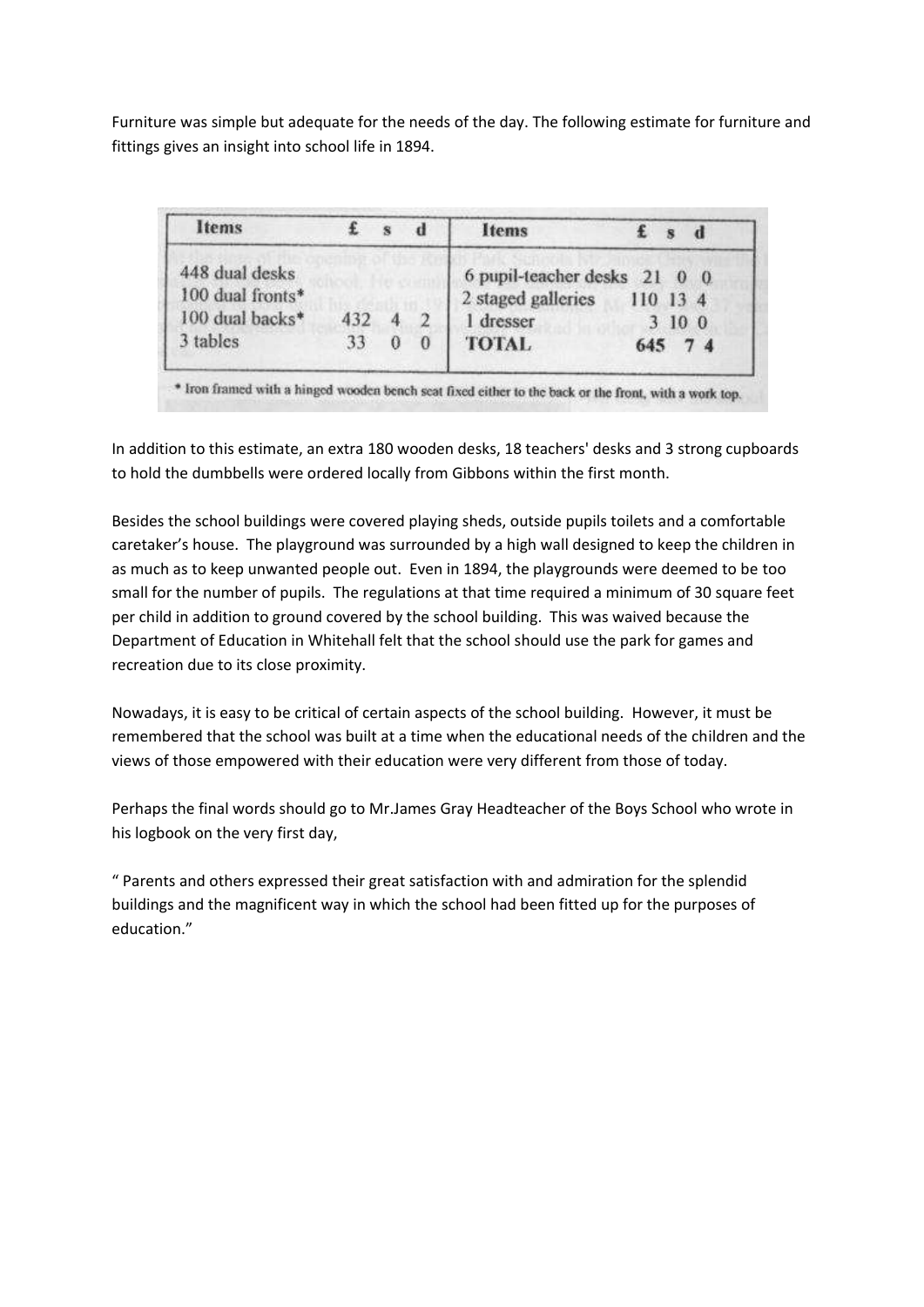# **The Boys School**

At the time of the opening of the Roath Park Schools Mr James Gray was the headmaster of the boys school. He commenced his duties on the very first morning and remained in post until his death in 1911 from pneumonia. Mr Gray was 37 years old and an experienced teacher having previously worked in other schools in the Cardiff area.

Mr Gray saw his school grow in number from 106 pupils on the first day to over 500 in 1898. He seemed to take a great interest in school life and devoted much of his time and energy to the school. Nothing is known of his private life or indeed where he lived<sup>(a).</sup> He appeared to enjoy reasonable health and was seldom absent from school. Mr Gray recorded carefully in the log book the events of the first years of the school and his entries show a great pride in the school's development. The school records do show that Mr Gray liaised with the other schools on site even though he seldom paid them a visit. It is also evident that Mr Gray took his work seriously.



The Bell Tower. It must have summoned many a boy to class.

(a) *Research in 2022 by Ted Richards of Roath Local History Society unveiled the following about James Gray:- He was born in Forgue, Aberdeenshire, Scotland in 1858. He was married to Jemima Gray, also from Scotland. In 1891 they lived in Keppoch Street before moving to Claude Road where they were living in 1901 and 1911. They had five children together, the two eldest daughters were also school teachers. The 1911 census indicates that James could speak Welsh as well as English. Before taking up the post of headmaster at Roath Park School in 1894 he was Assistant Master and First Science Master at Cardiff Higher Grade School (i.e. Cardiff High). He was described as a sound mathematician and devoted a lot of time to University College classes every winter. Rugby was one of his absorbing hobbies and Cardiff Rugby Schoolboy Sports are said to owe him a great deal for his enthusiastic assistance. Press reports and his gravestone Cathays Cemetery described him as James Gray BA. This may indicate an Oxford or Cambridge education as they award a BA in Maths and Science as opposed to a BSc.*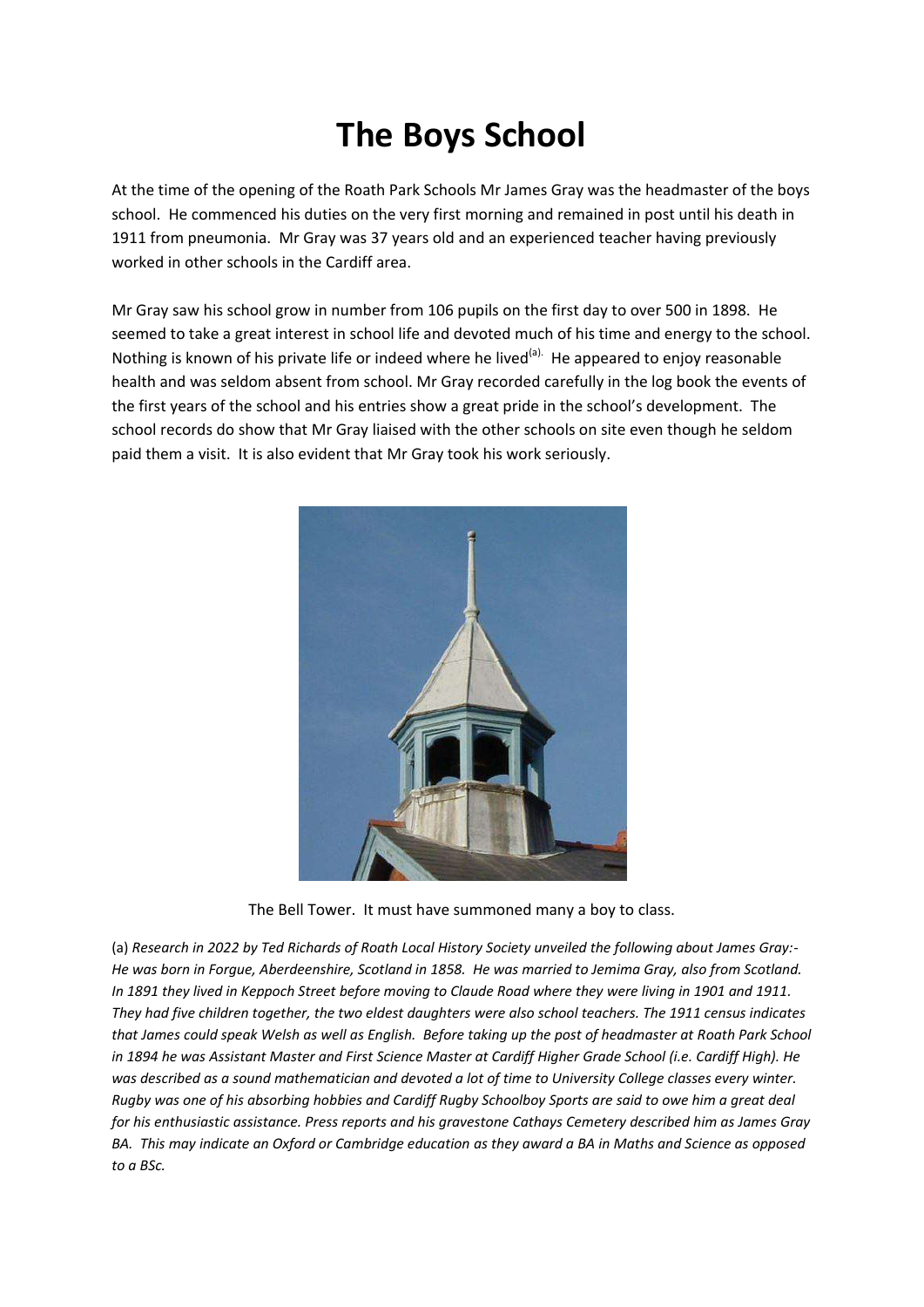However, the first HMI report in 1895 did point out that, " The school will go on well if the headteacher can give rather more personal supervision and not attempt too much."

The first few weeks were rather hectic. Mr Gray's first entry in the log book on January 16th states," after the public opening the process of enrolment has been going on till today when regular work has been commenced and registers marked." On the first morning of work, all his staff were present. The staff of the new school were either drawn from other schools in the area or came straight from college. The school records show that it took a while for the teachers to settle to their work. Standards were not uniform throughout the school and, as the headteacher wrote a few weeks after its opening," There is considerable difference in their powers of discipline, teaching manner and style."

The staff on the first day consisted of:-

| 1. James Gray        | Headteacher.                          |
|----------------------|---------------------------------------|
| 2. Lyster Harper     | <b>Certified Class Teacher.</b>       |
| 3. Walter C. Jollife | Certified Class Teacher.              |
| 4. Joseph Griffiths  | Certified Class Teacher on probation. |
| 5. George A. Bevan   | Certified Class Teacher on probation. |
| 6. Morgan R. Thomas  | Certified Class Teacher on probation. |
|                      |                                       |

Shortly after its opening, Cecil Bailey and Albert Evan Phillips joined the staff as Monitor and Pupil Teacher respectively. In 1895, the staffing structure of the school reflected the education system at the time. Lyster Harper was a Certified Assistant Master. He started on the very first day and remained there for many years. He was 26 years of age. Mr Harper often deputised for the Headmaster, received guests and accompanied children on visits outside school. As evidence of his position, he was given the responsibility for teaching standard VII, the oldest children in the school. One of his less enviable tasks was to administer corporal punishment, a job reserved only for certified teachers.

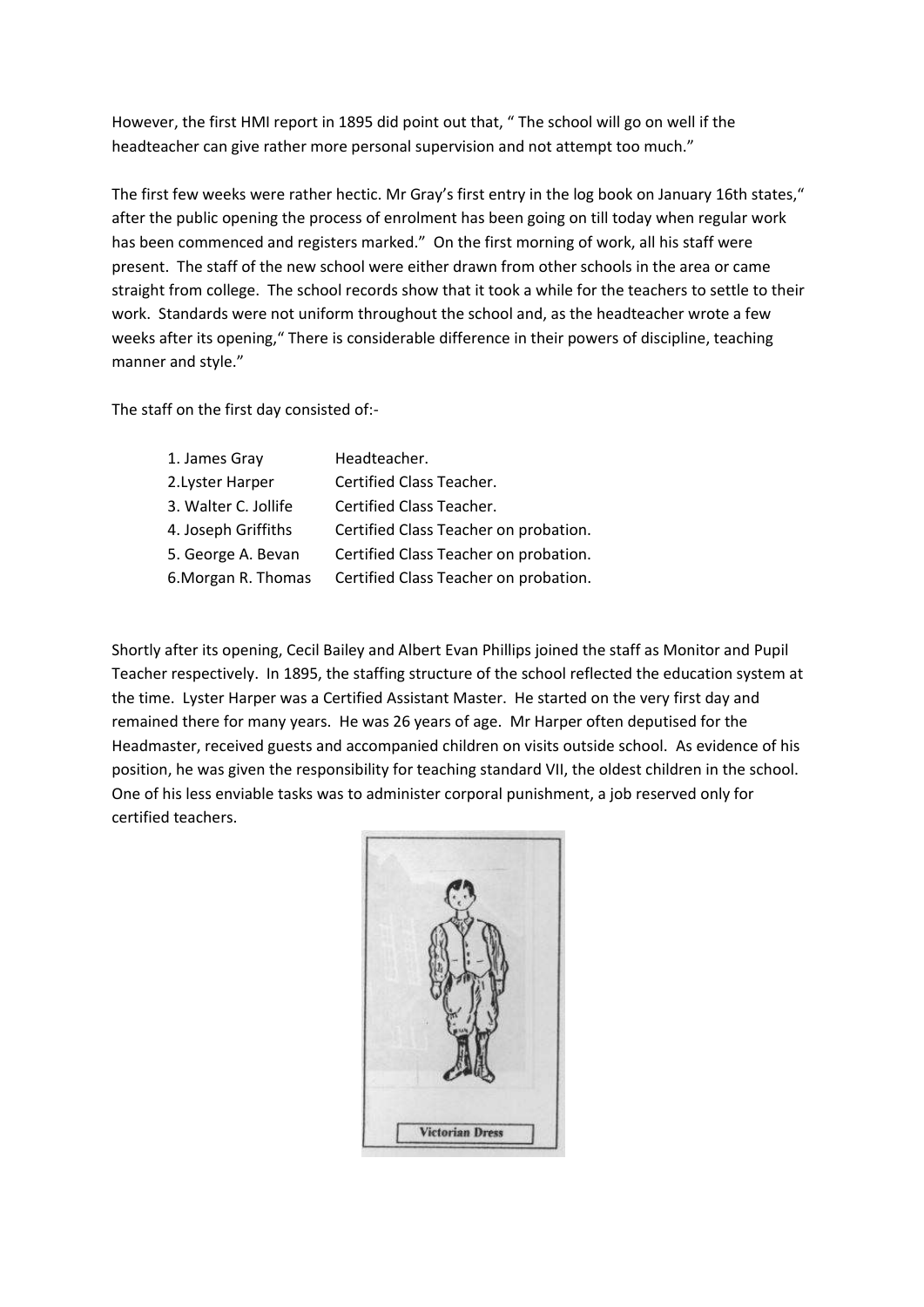Albert Evan Phillips was a 20 year old pupil teacher who joined the staff early in 1896. Pupil teachers were apprentice teachers who were required to undergo a set period of teaching before being given recognition as assistant teachers. Much of his work would be similar to that of a monitor but at times he would be required to supervise other children and to teach them. In addition, he had his own lessons to learn and examinations to pass in order to become an assistant teacher. School log book entries indicate that the work of a pupil teacher was very hard. Frequent references are made to absences due to illness. Many monitors and pupil teachers did not succeed in becoming teachers and there was a large turnover in junior staff in the school.

Cecil Bailey was a monitor in the early days. He was barely out of school himself. His duties included helping the classteacher to give out the slates, pencils, papers etc, and the carrying out of other menial tasks. His pay was very poor.

The Boys School was adequately staffed for its time and well resourced. There were 6 classrooms and each class was designed to hold in excess of 50 children.

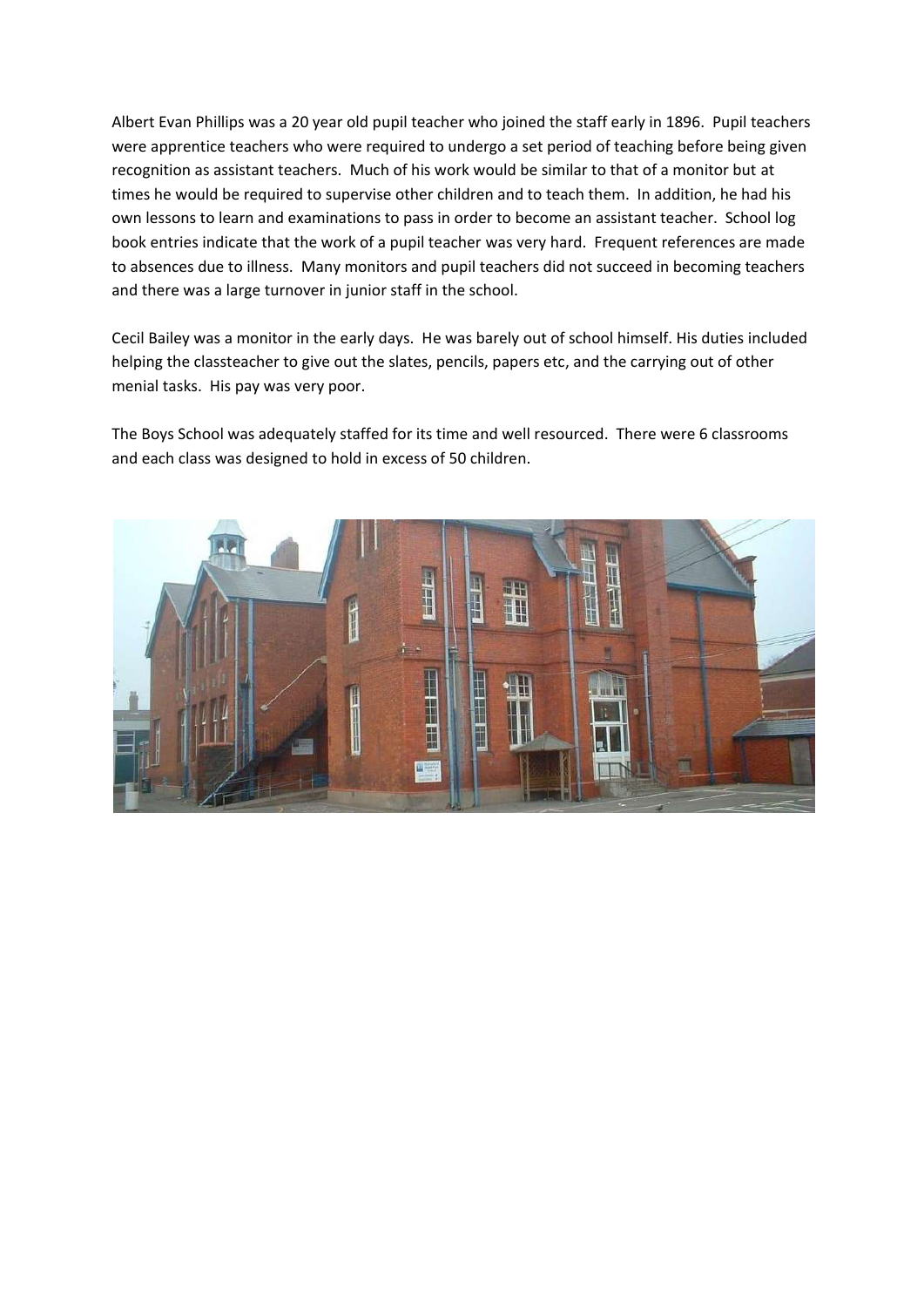## **The Girls School**

The girls school was situated on the ground floor of what is now the junior building. At the time of the opening, Miss Jesse Nelly Butcher was the Headmistress. She remained in post until August 1906 when she retired and was succeeded by Miss G.Blight. In her first entry in the log book, Miss Butcher states that, on the first day, 87 girls were admitted to the school. This had risen to 109 by the end of the first week. Average attendance for the first 11 months was 188 girls. The staff on the first day consisted of:-

| 1. Jesse Nelly Butcher | <b>Headmistress</b>      |
|------------------------|--------------------------|
| 2.Gwendoline Lewis     | <b>Certified Teacher</b> |
| 3. Mary Jane Jones     | <b>Certified Teacher</b> |
| 4. Cecilia Morgan      | <b>Certified Teacher</b> |
| 5. Bridget Annie Sear  | <b>Certified Teacher</b> |
| 6. Edith Morris        | Ex-pupil Teacher         |
| 7. Mary Lewis          | Ex-pupil Teacher         |
| 8. Minnie Taylor       | 1st year pupil Teacher   |
|                        |                          |

Unlike the boys school, there did not seem to be a senior teacher who deputised for the headmistress. However, in the early days, Miss Gwendoline Lewis, referred to in the log book as the head's assistant, was left in charge. However, the log book shows that she was frequently absent from school and consequently Miss Mary Jones was often in charge.

Unfortunately, very few personal details are shown in the school log book, so very little is known of the lives of the members of staff. What is known is that there were 2 ex-pupil teachers on probation, a 1st year pupil teacher and the monitor.



Victorian Dress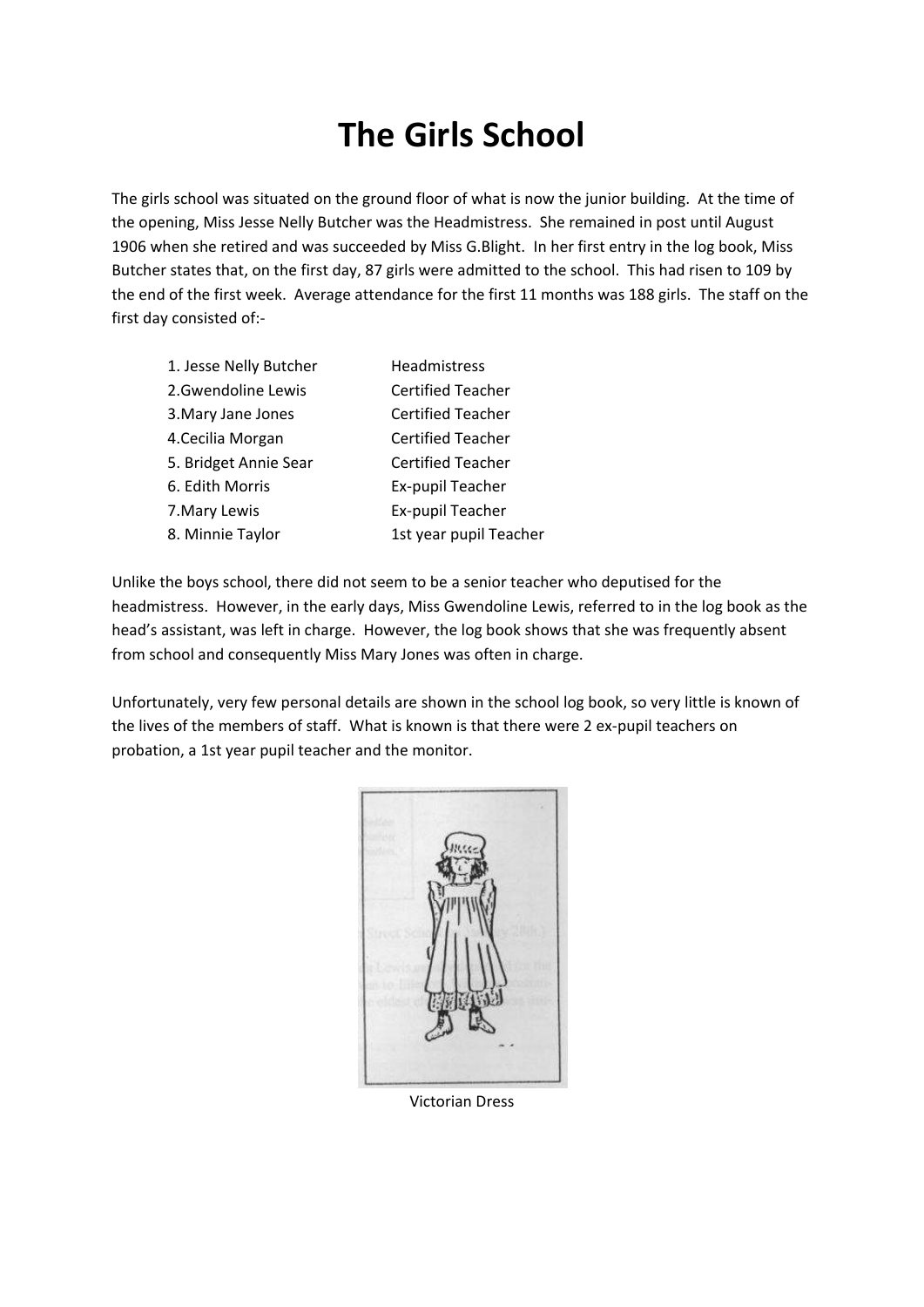## **The Infants School**

The third building on the site was the Infants School. At the time of the opening, Miss Kate Thomas was headmistress and she remained in post until August 1900 when she retired and was succeeded by Miss E.H.Robinson. Miss Thomas was an experienced teacher with many years of teaching in other schools. Miss Thomas in her first entry in the log book writes that, on the first day, 36 children were admitted. This rose to an average of 148 in the first 11 months which was a disappointing attendance given the capacity of the school. The infant log book gives us detailed accounts of the early days of the school. Although it did not reach its full potential in terms of numbers under Miss Thomas, the school was never the less well staffed and well resourced.

There is reference in the first year to a piano being supplied by the staff. How this came about sadly is not mentioned. The staff on the first day comprised the following:-

| 1. Miss Kate Thomas       | <b>Headmistress</b>            |
|---------------------------|--------------------------------|
| 2. Miss Ida Lewis         | Certified Classteacher         |
| 3. Miss Ellenora Williams | <b>Certified Classteacher</b>  |
| 4. Miss Mary Williams     | Certified Classteacher         |
| 5. Miss Annie Jones*      | Certified Classteacher         |
| 6. Miss Amy Kelly         | Ex-pupil teacher on probation  |
| 7. Miss Mary Jupp         | Ex-pupil teacher on probation  |
| 8. Miss Martha Francis    | Ex-pupil teacher on probation. |
| 9. Miss Hannah M James    | 2nd year pupil teacher         |
| 10. Miss Edith Garner     | <b>Monitress</b>               |

\*( Miss Annie Jones transferred to South Church Street School on January 28th.)

Frequent entries in the log book show that Miss Ida Lewis usually deputised for the headmistress. On a few occasions, the job was given to Ellenora Williams presumably to give her more experience. She also taught the eldest children, which was usually the prerogative of the senior teacher.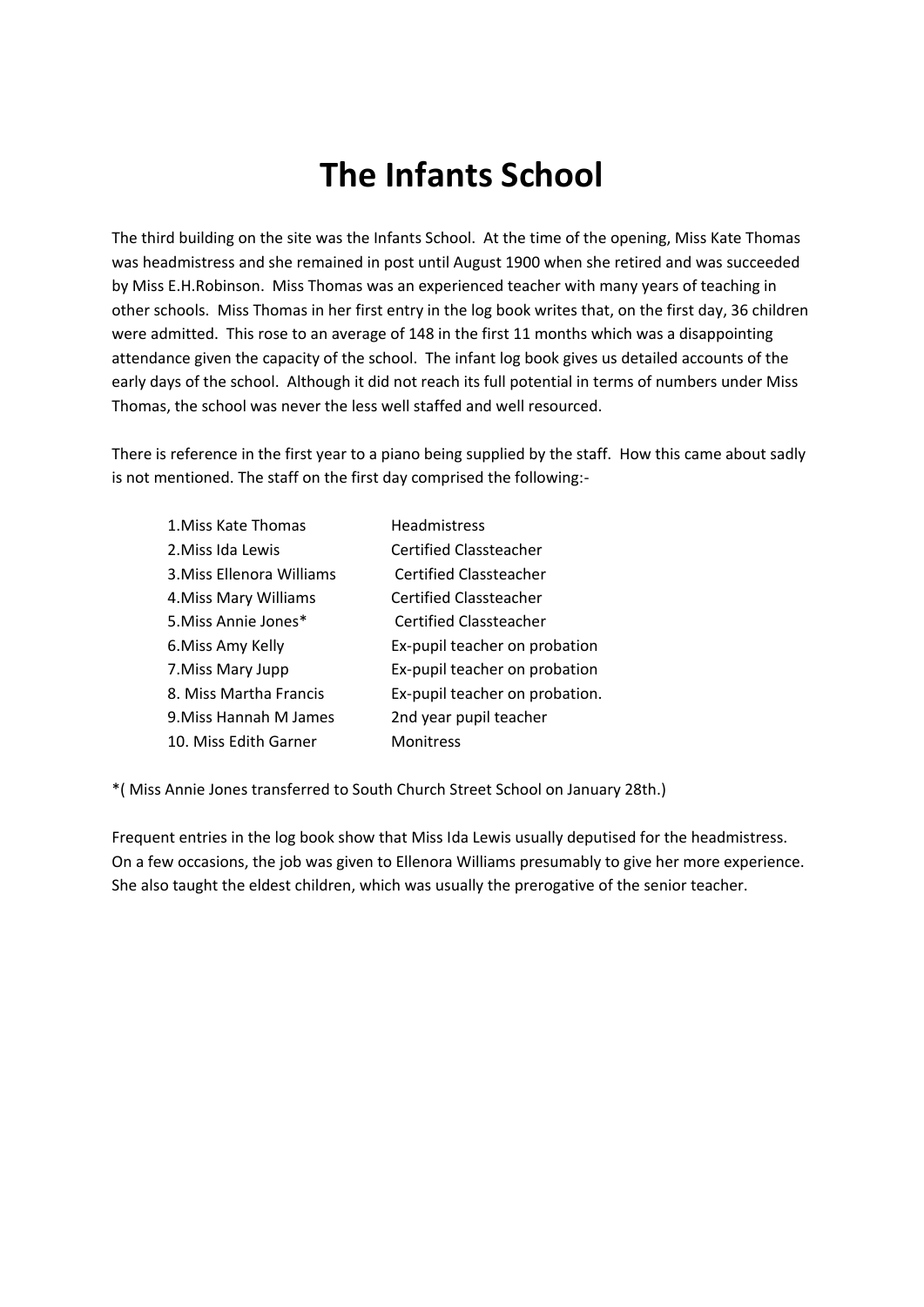

It is evident from the log book entries that Miss Thomas was a hard working but caring woman who ruled the school with a rod of iron. She set high standards and expected much from her staff. One interesting insight into her personality are the constant battles she had with the caretaker, a person who is not mentioned by either of the other two headteachers. Some of the confrontations are worth reporting in full:-

*Feb 8 1885 "This morning a paper was missing from my room which I found on inquiry had been taken away by the caretaker: as two pieces had been taken from the storeroom on the 21st Jan I sent for him and asked for an explanation but on being spoken to he became so insolent I had to order him to leave the room."*

*"On entering school this morning at 8.45 I found the caretaker had left the school door open and in the corridor were over a dozen boys making a disturbance with no one in charge. Since a pocket book containing money had been missing from my private room I had given orders that the doors were to be locked at the children's entrance until the teacher in charge came and opened them."*

A few months later, the infant school suffered a spate of smashed windows. On the numerous occasions that the caretaker was called, he failed to give an explanation.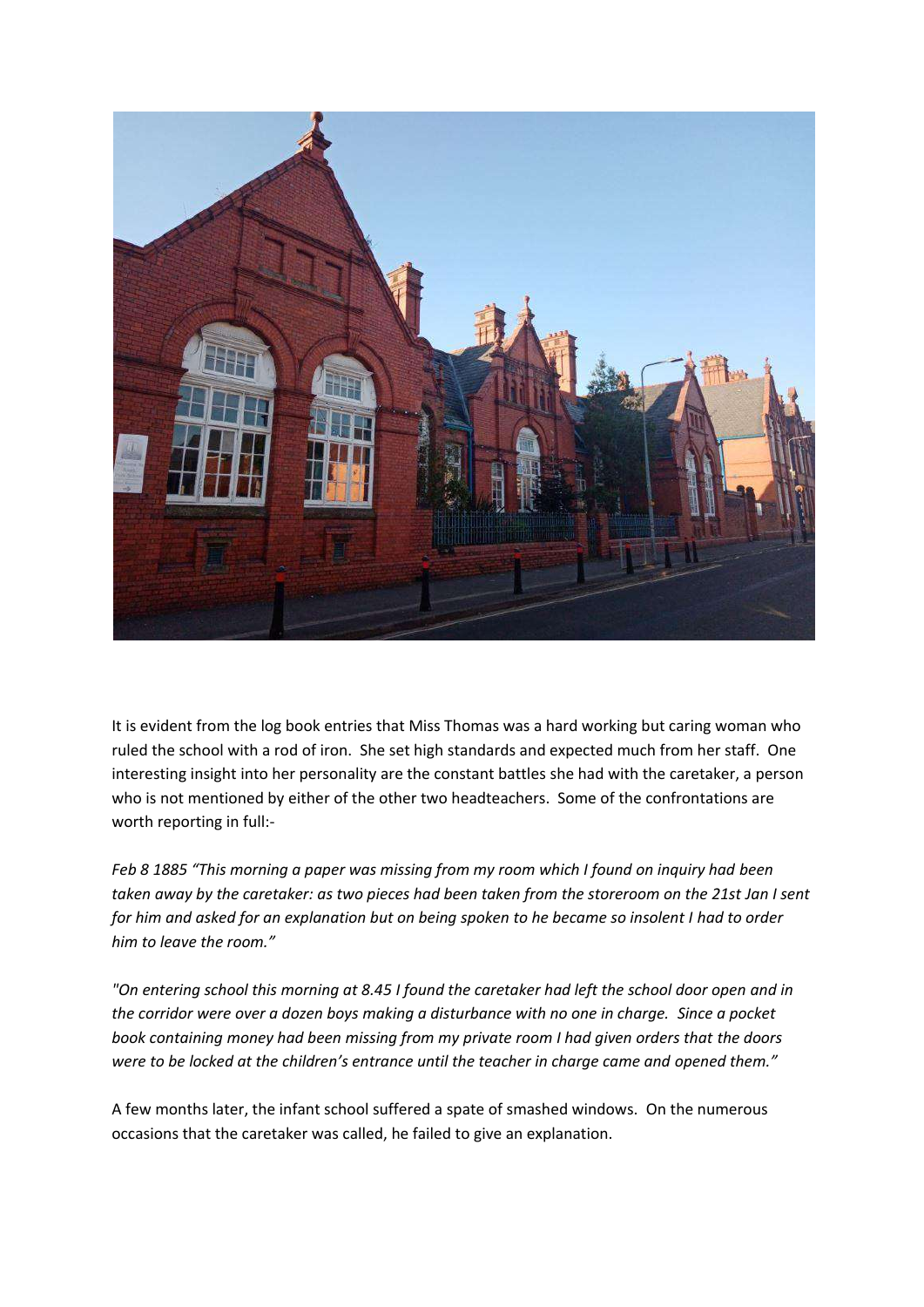### **The Lessons**

It is fair to say that the early days at Roath Park were governed by order, repetition and strict discipline. The curriculum consisted of the 3Rs ( Reading, Writing and Arithmetic) supplemented by Scripture. The school timetable was not only heavily biased towards these subjects but also had to be adhered to rigidly. Temporary changes to the timetable could and were made by the headteacher but permanent changes had to be referred to the school board.

Great emphasis was placed on Scripture and this occupied the first part of each day. Next in importance came the 3 Rs. Children in the infants started by learning the alphabet before progressing onto two and three letter words. In the boys' and girls' schools, children in each standard were given a reading book for the year. They would keep the book for the whole year and, even if it was too easy or too hard, they still had to keep it. An extract from the log book in 1896 states that, **"the historical reader in standard 3 seems to cause special difficulty."** However, no reference is made to changing the book so the children of standard 3 presumably struggled on.

Great emphasis was also placed on producing copper plate hand-writing. The children spent many hours practising this either onto slates or using nib pens and ink. An HMI visitor in the early days of the school stated that, **"the exercise books, copy books and exam books are neatly worked and carefully corrected."**

 $Cc \nolimits \nolimits \nolimits \nolimits d$ Children should be seen and not heard

**Copper Plate**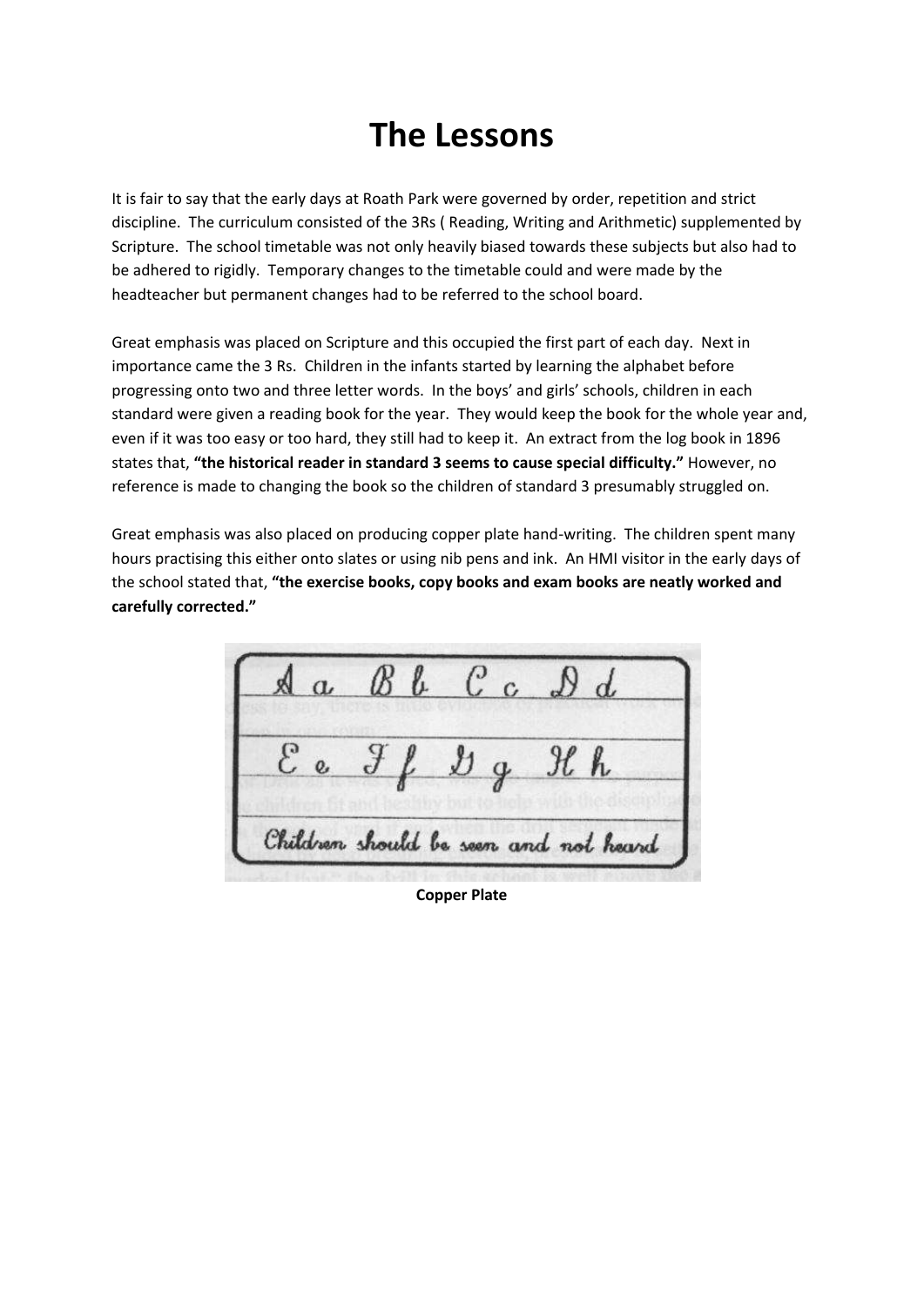Arithmetic was also important but there was very little opportunity to undertake practical work. Most of the work was learned by rote or recitation. The standard of work was generally very good, although a teacher in the girls school was warned by the HMI in 1895 that**,"the first standard should not use finger counting."**

In addition to these subjects the schools also taught "class subjects" to their pupils. The government of the day encouraged this and, if taught well, class subjects could earn the school a bigger grant. No school was compelled to teach class subjects but, if it elected so to do, English Grammar was compulsory.

Roath Park was no exception and it taught grammar thereby earning itself a high grant in 1895. All children at the schools learned singing and free hand drawing. Singing was described as praiseworthy by the HMI in 1895 whilst free hand drawing was deemed to be excellent.

Science was not taught as such at Roath Park but it was touched upon in Object lessons. These were not grant awarded subjects. As the name implies, Object Lessons relied upon a visual stimulus about which the children would write, draw or discuss. Subjects referred to in the log books include gases, leaves and birds. Other Object lessons were based on school visits undertaken by the children. Mr Gray described one of his object lessons in his log book entry of 5 April 1895.

*" Some chemical apparatus arrived this morning and I gave an Object lesson on the atmosphere, selecting oxygen as the subject to standard IV - VII boys and standard V - VII girls. Miss Lewis the teacher of the class accompanied them up stairs staying during the lesson. The children seemed delighted with the experiments shown."*

Needless to say, there is little evidence of practical work undertaken by that number of children in one room.

P.E. or Drill as it was called, was also taught. The purpose of drill was not just to keep the children fit and healthy but to help with the discipline of the school. Drill took place in the school yard if and when the drill sergeant made an appearance. It would be concluded by deep breathing exercises, presumably to settle the children. One visitor remarked that," **the drill in this school is well above the average**."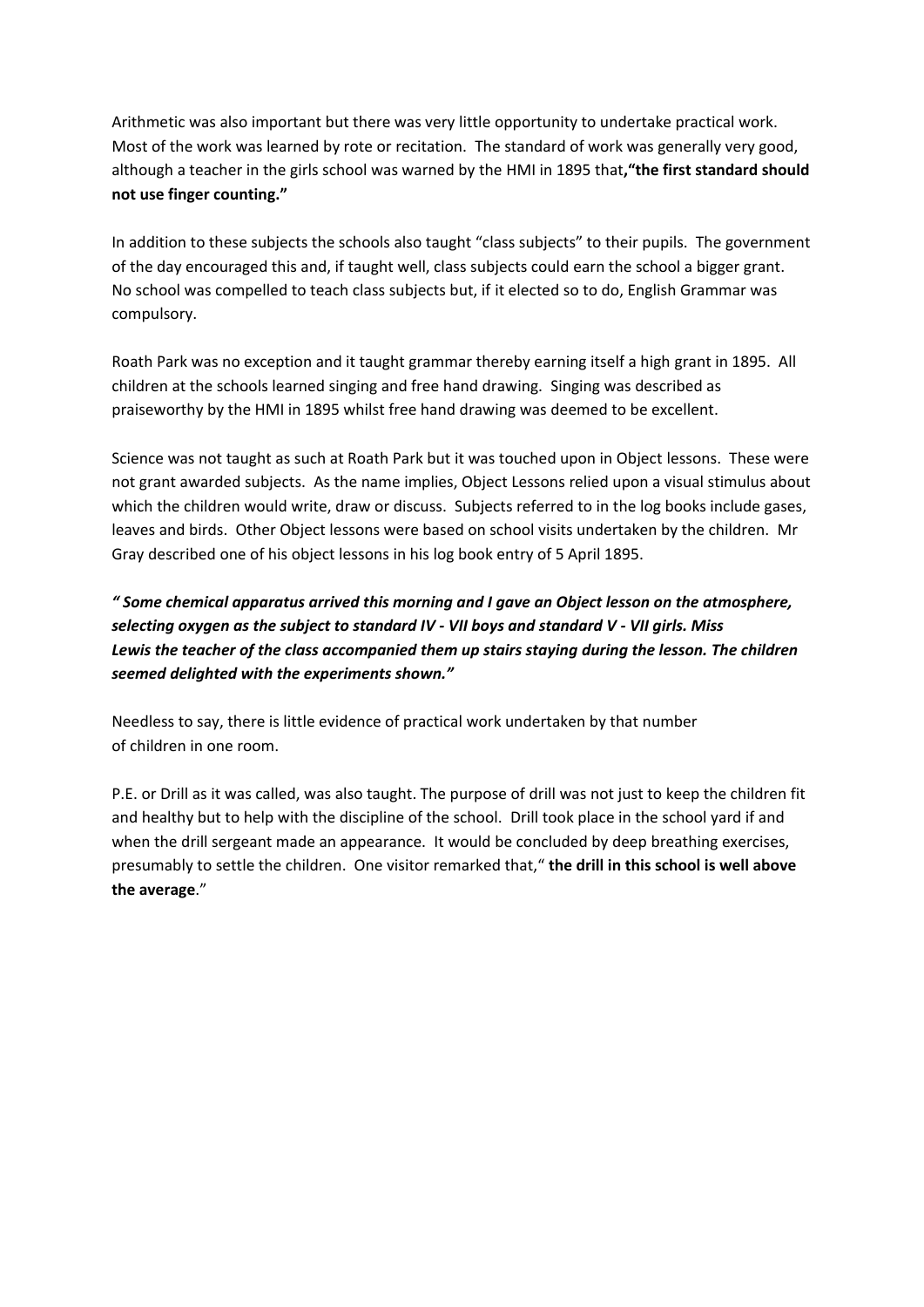Finally, there were Occupation lessons in the infants and Manual Instruction in the boys' and girls' schools. Examples of occupation lessons included mat weaving, stick laying, embroidery, tablet laying and building with bricks and cubes. The reasons for such lessons were laid out in the contemporary teachers manual. **"Such lessons serve to give young children ideas of form and number as well as to train hand to eye."**

Manual instruction in the boys' and girls' schools included modelling in clay, cartridge and cardboard paper, cutting out paper or other materials, drawing, colouring designs and brush painting. The girls also received cookery and needlework lessons. The cookery lessons taking place at Albany Road School:-



A typical Victorian Lesson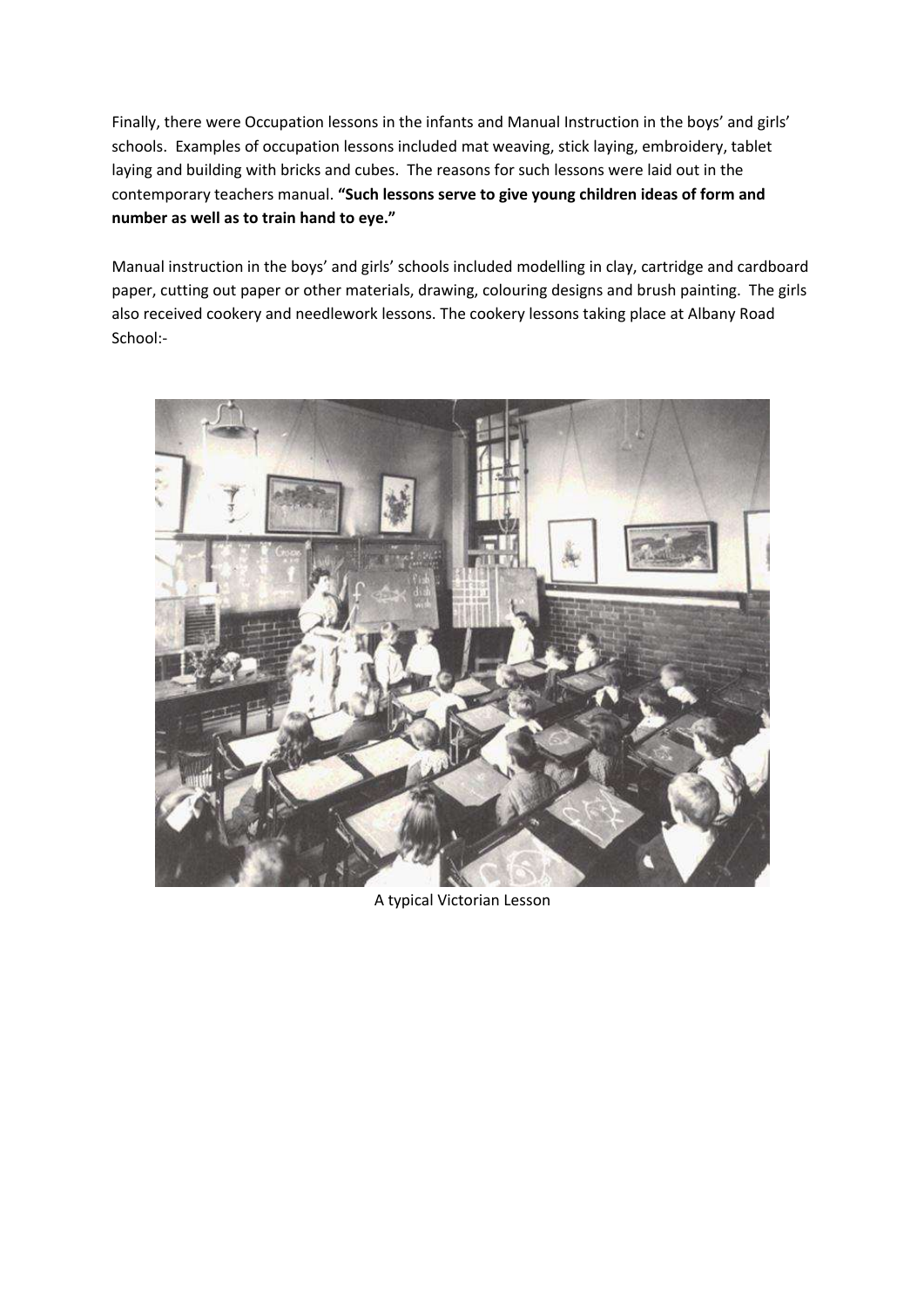## **Classes**

No school timetables exist from this time but the school log book does give us a insight into how the school was organised. At this time, grants to schools were based on the performance of the pupils in annual examinations. Standards of attainment were laid down and this is the reason why the school was organised into standards.

The lowest of these was standard I and the highest standard VII. Most of the children in standard I who came from the infants would be 7 years old. Provided they were regular attenders and worked hard, they would progress to the next standard at the end of the year. Children in standard VII would be 13 or 14 when they left the school. In 1895, there were 2 boys and 3 girls in standard VII whilst there were 136 boys and 114 girls in standard I. In order to move from one standard to another, the children had to pass examinations conducted by an inspector and the headteacher. If a child failed, which often happened due to poor attendance, he or she could remain in the same standard for an additional year.

In 1895, many of the children in the standards were much older than they should have been. In fact, some of the children in the infant school were nearly teenagers. The HMI report in 1896 pointed out that,"**one sixth of the infants on the books are over 7 years of age. It is desirable therefore that some readjustments be made with the departments for older children**."

The school log books put this down to the fact that prior to the opening of the school most of the children had never attended an educational establishment.

900 Bible reading 900 Bureaux 9.30 Break 10 30 History 10:40 Dictation 30 Dinner Time  $\frac{12.00}{2.00}$  $3.30$  Writing  $\frac{1.00}{30}$  Hometamy

A typical Victorian Timetable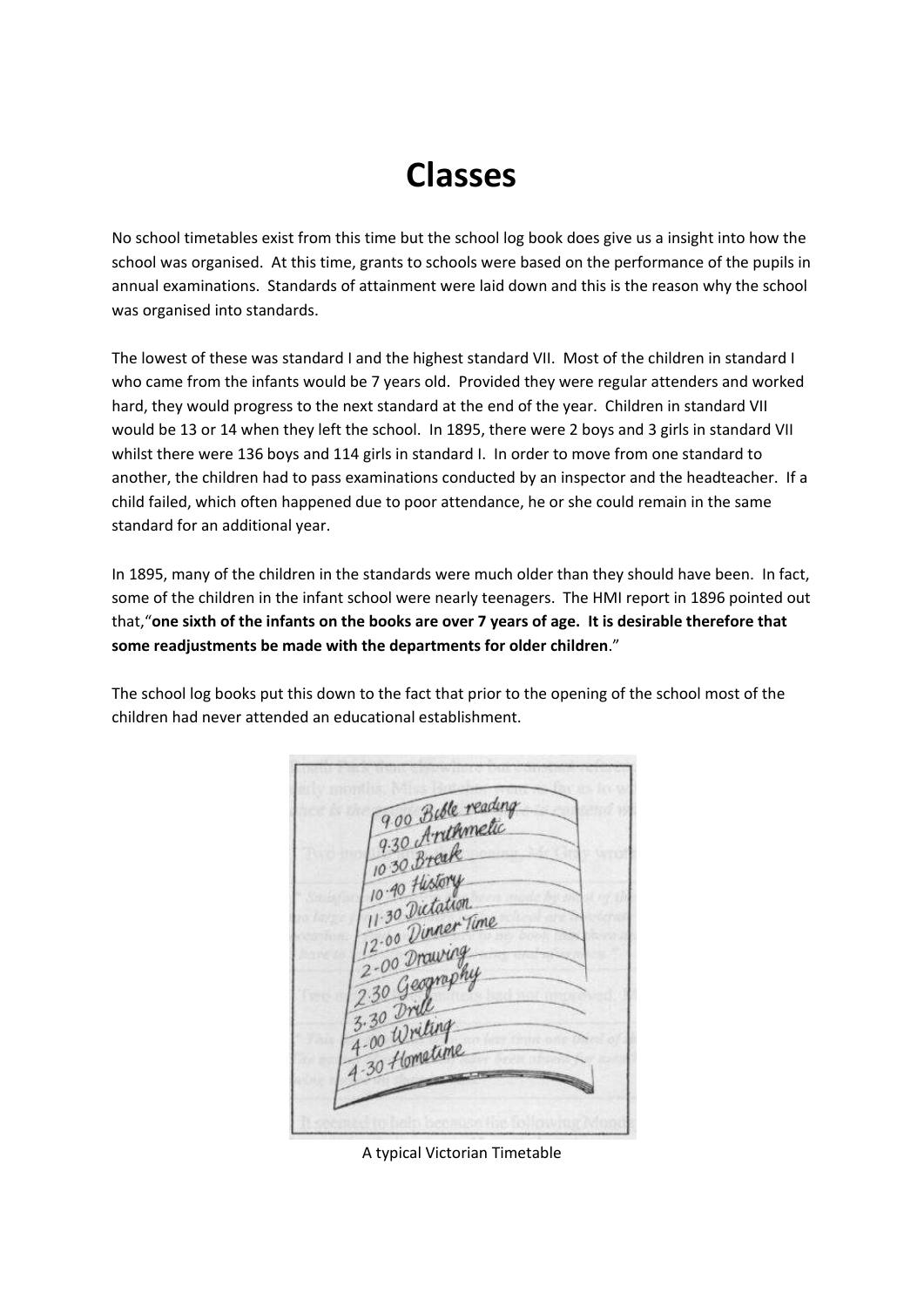### **Numbers**

The number of children attending the three schools was liable to fluctuate tremendously. The main reason for this was weather conditions. The condition of the area surrounding the schools did not help. In January 1895, Miss Butcher wrote:-

#### *" The weather has been very inclement all the week and the snow in places lies very deep. The road leading to the school is in a very bad condition. "*

During the winter months, children were often kept at home because of fear of illness. Miss Butcher wrote:-

#### *"There is no epidemic but slight ailments have sufficed for parents to keep girls at home owing to a scare from newspaper reports about some of the board schools in town."*

Throughout the log books, all three headteachers seem understandably preoccupied with attendance. It is difficult to gauge whether there was a bigger problem at Roath Park than elsewhere but constant references were made to attendance in the early months. Miss Butcher went as far as to write, " *The irregularity of attendance is the greatest evil we have to contend with*."

Two months after the opening, Mr Gray wrote:-

*" Satisfactory progress has been made by most of the pupils but a proportion of them much too large for the numbers in the school are inveterate truants going off on every possible occasion. I find on reference to my book that there are no fewer than 32 names of those who I have to look after every morning and afternoon."*

Two months later matters had not improved. Mr Gray wrote:-

*" This day there has been no less than one third of the total number on books absent all day. The names of several that have been absent for months are still kept on as summonses are being served on their parents."*

It seemed to help because the following Monday saw many children return to school brought by their parents. Nevertheless, truancy was a continual problem and the following year the board decided to award prizes for attendance.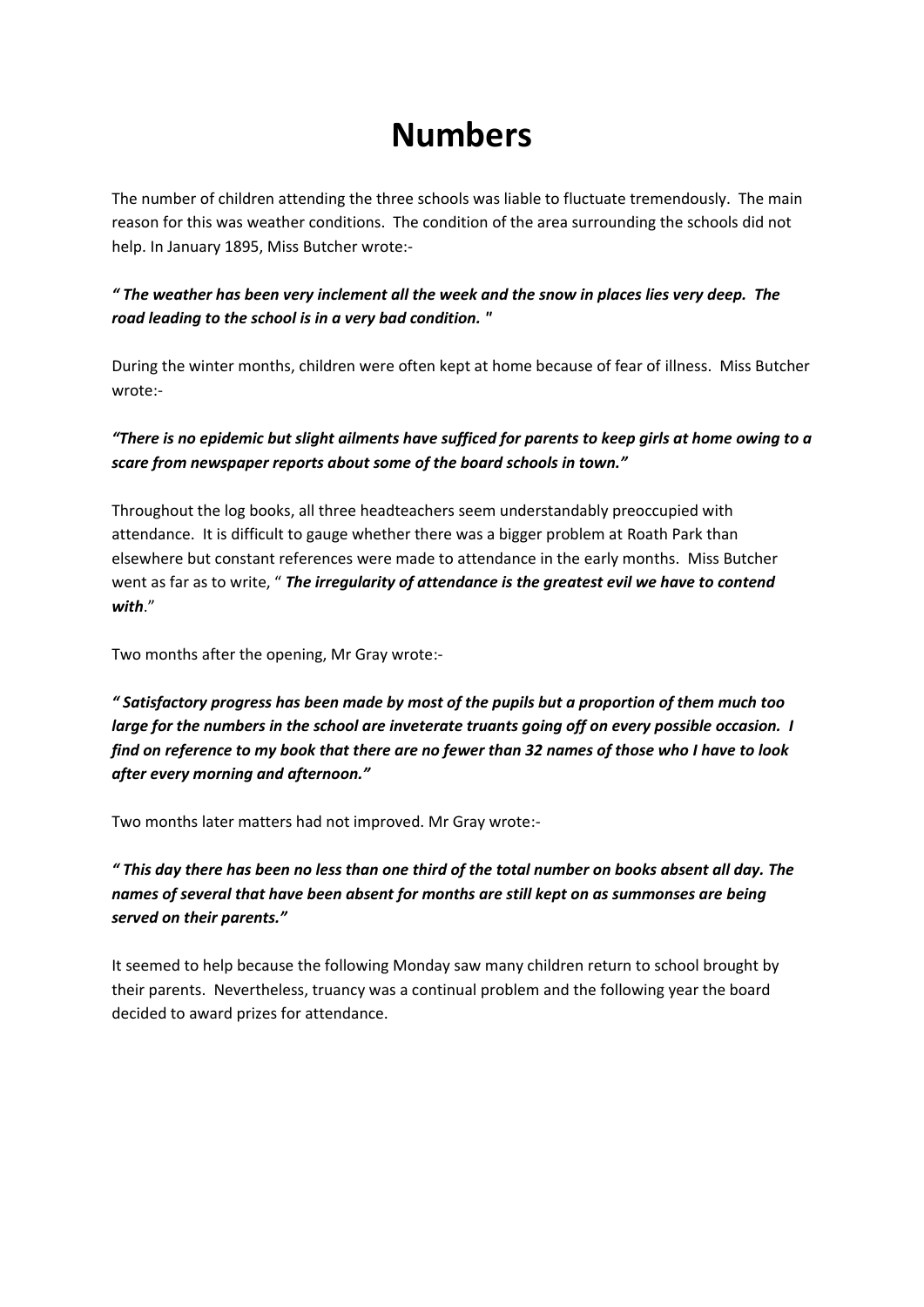A short time later, attendance cards were introduced which had to be initialled by the teachers each day. Truancy therefore was a major problem in the three schools and continued to be until 1918 when full time education up to 14 years was made compulsory. The school records contain many references to illness and it should be appreciated that not all absentees were truants. The school log books bear witness to this with outbreaks of colds, scarletina, measles, diphtheria and pneumonia all being reported.

Teachers were not immune. At least one member of staff died from diphtheria and Mr Gray himself died from pneumonia. Other reasons for non attendance were reported in the log books. Miss Butcher writes, " *Attendance much lower than usual. There are two or three picnics taking place today (in the park )*."

She seemed resigned to the situation and powerless to prevent it. On one occasion during the first few months, 232 girls were absent representing a large percentage of the school population.



A View of the School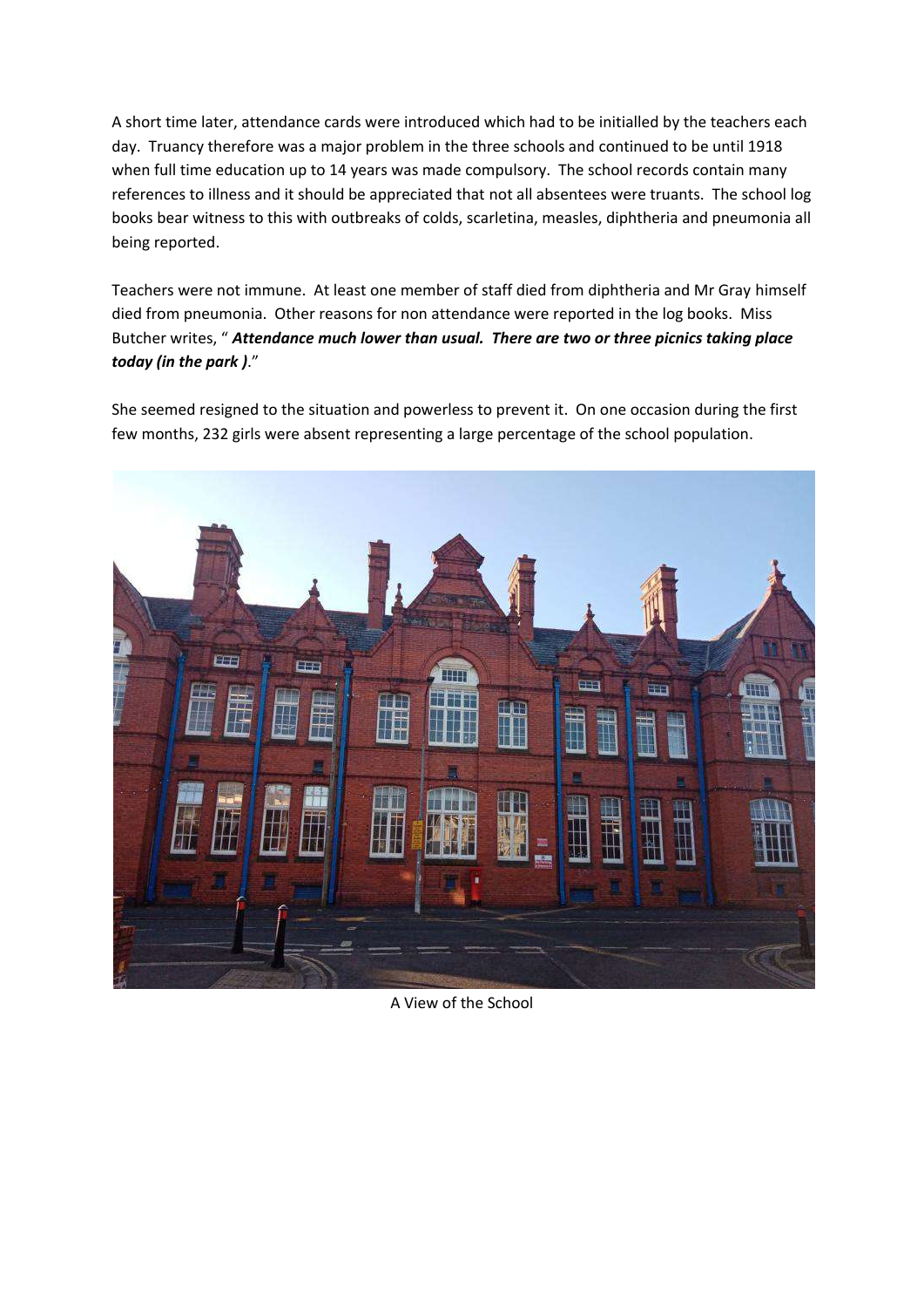## **Holidays**

School holidays were not standard as they are today. In 1896, the first full academic year, the children and staff enjoyed the following holidays.

Christmas 2 weeks Easter 2 weeks Summer 4 weeks

Although there were no half term holidays, there were plenty of occasional days which were often granted at the discretion of the headteachers. Holidays were given for all sorts of reasons including successful visits from HMIs or attendance officers. Holidays were also granted at times of bad weather. One such occasion occurred early on in the life of the school. As Mr. Gray himself wrote:-

#### *" One of the most tempestuous mornings I have ever encountered in Cardiff. The children came to school in such a condition that it seemed best in the interests of their health to send I them home and close the school for the day."*

Special occasions were often rewarded by extra holidays. One such occasion was recorded in the school records:-

#### *"Dismissed at 12 o'clock noon today on account of the May Day Show to which a large number of the pupils were going."*

A similar extract states:-

*" On Thursday afternoon a great many were absent on account of the Welsh Regiment in the town and today we closed for the afternoon as the regiments march through the principal streets."*

On other occasions, the headteachers reluctantly bowed to situations beyond their control. Mr Gray wrote:-

*" Aquatic carnival at Roath Park lake and a procession passing just at the time of the usual afternoon opening...............we have decided to close the schools."*